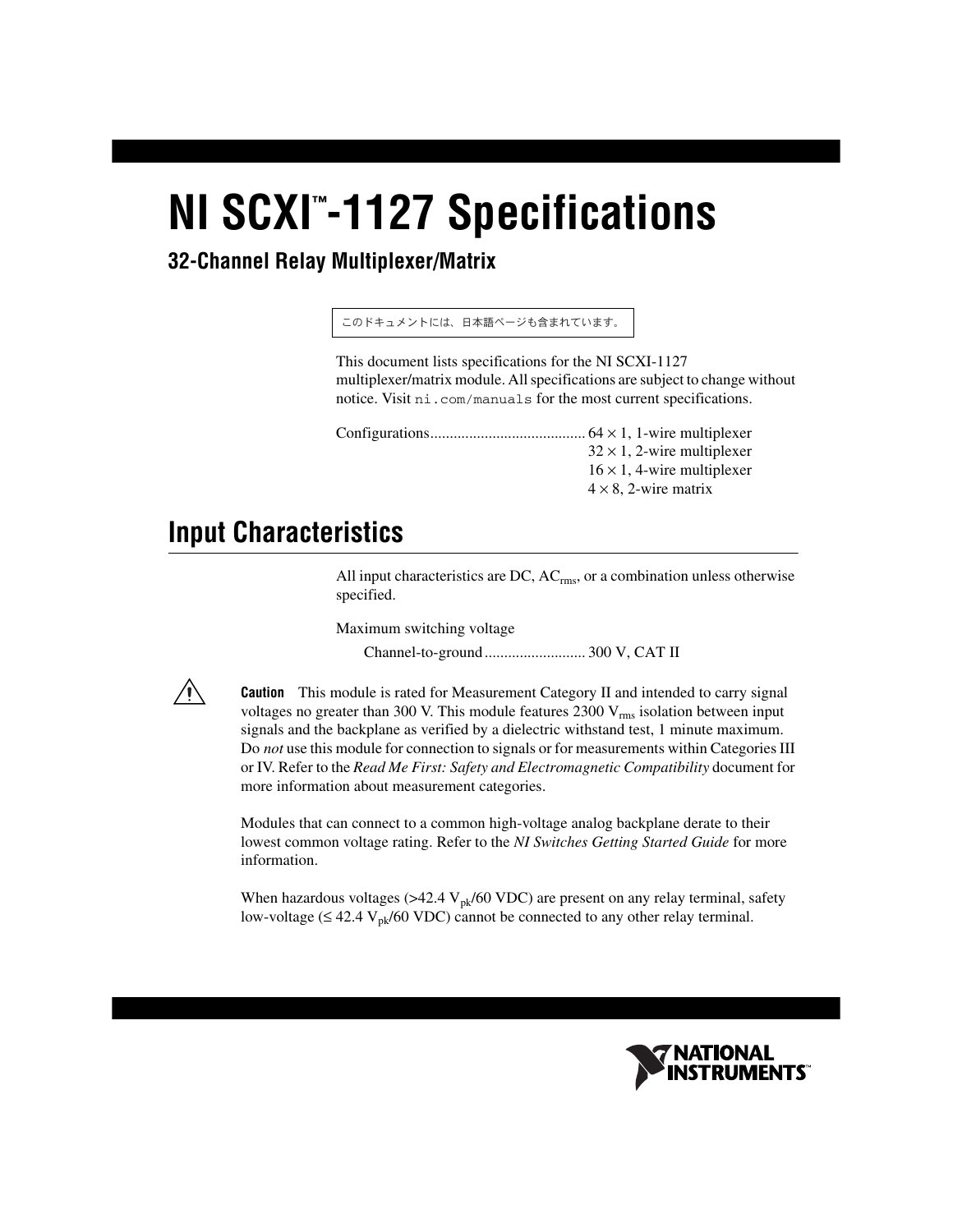

**Caution** The switching power is limited by the maximum switching current, the maximum voltage, and must not exceed 30 W, 60 VA.

> Maximum switching power ...................30 W, 60 VA (per channel) Maximum switching current...................1 A (per channel) Maximum carry current ..........................2 A (per channel) Simultaneous channels at maximum carry current.......................Up to 4 Minimum switching capacity .................10 μA at 10 mVDC



**Note** Switching inductive loads (for example, motors and solenoids) can produce high voltage transients in excess of the module's rated voltage. Without additional protection, these transients can interfere with module operation and impact relay life. For more information about transient suppression, visit ni.com/info and enter the Info Code induct.

| DC path resistance |  |
|--------------------|--|
|                    |  |
|                    |  |

DC path resistance typically remains low for the life of the relay. At the end of relay life, the path resistance rises rapidly above  $2 \Omega$ . Load ratings apply to relays used within the specification before the end of relay life.

Thermal EMF (differential) ....................<3 μV

# **RF Performance Characteristics**

Typical bandwidth ..................................≥11 MHz (50 Ω termination)

Typical channel-to-channel isolation

(50 Ω termination)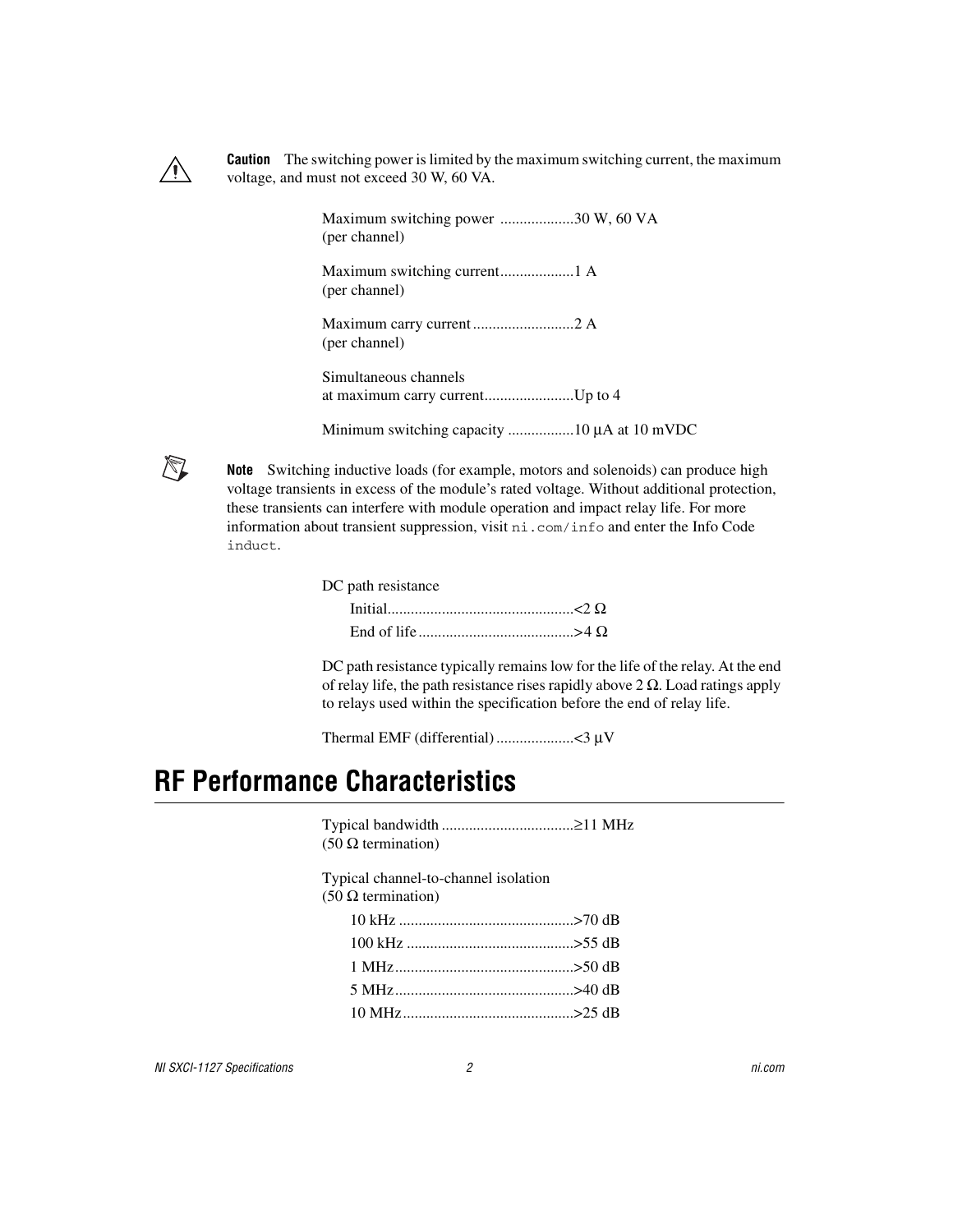# **Dynamic Characteristics**

| Relay operate time (at $20^{\circ}$ C) 3 ms typical, 5 ms maximum |
|-------------------------------------------------------------------|
|                                                                   |
| Expected relay life                                               |
|                                                                   |
| Electrical                                                        |
|                                                                   |
|                                                                   |
|                                                                   |
|                                                                   |

# **Trigger Characteristics**

| Input trigger            |                 |
|--------------------------|-----------------|
|                          | Rear connector, |
|                          | Front panel     |
|                          |                 |
| Scanner advanced trigger |                 |
|                          | Front panel     |
|                          |                 |

# **Physical Characteristics**

| $(1.2 \times 6.8 \times 7.8 \text{ in.})$ |
|-------------------------------------------|
|                                           |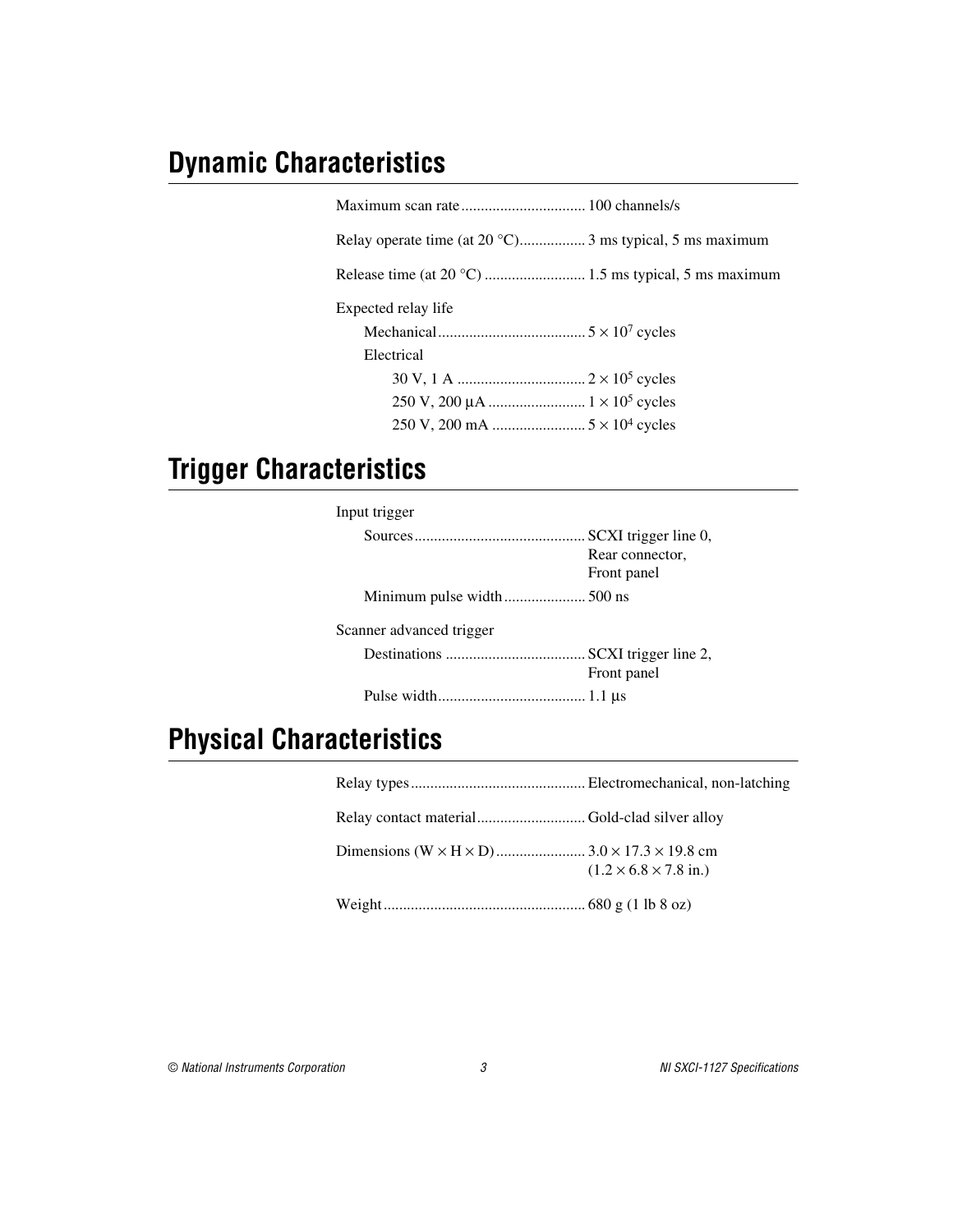### **Environment**

The NI SCXI-1127 is intended for indoor use only.

| Recommended warm-up time5 minutes    |
|--------------------------------------|
|                                      |
| Approved at altitudes up to 2,000 m. |

#### **Accessories**

Visit ni.com for more information about the following accessories.

| <b>Accessory</b>                                                                                                                                    | <b>Part Number</b> |
|-----------------------------------------------------------------------------------------------------------------------------------------------------|--------------------|
| NI SCXI-1331 terminal block<br>$(64 \times 1, 1$ -wire multiplexer)<br>$(32 \times 1, 2$ -wire multiplexer)<br>$(16 \times 1, 4$ -wire multiplexer) | 777687-31          |
| NI SCXI-1332 terminal block<br>$(4 \times 8, 2$ -wire matrix)                                                                                       | 777687-32          |
| 0.40 m matrix expansion cable                                                                                                                       | 185440-0R4         |
| 0.75 m matrix expansion cable                                                                                                                       | 185440-0R75        |

|  | Table 1. Accessories Available for the NI SCXI-1127 |  |  |  |
|--|-----------------------------------------------------|--|--|--|
|--|-----------------------------------------------------|--|--|--|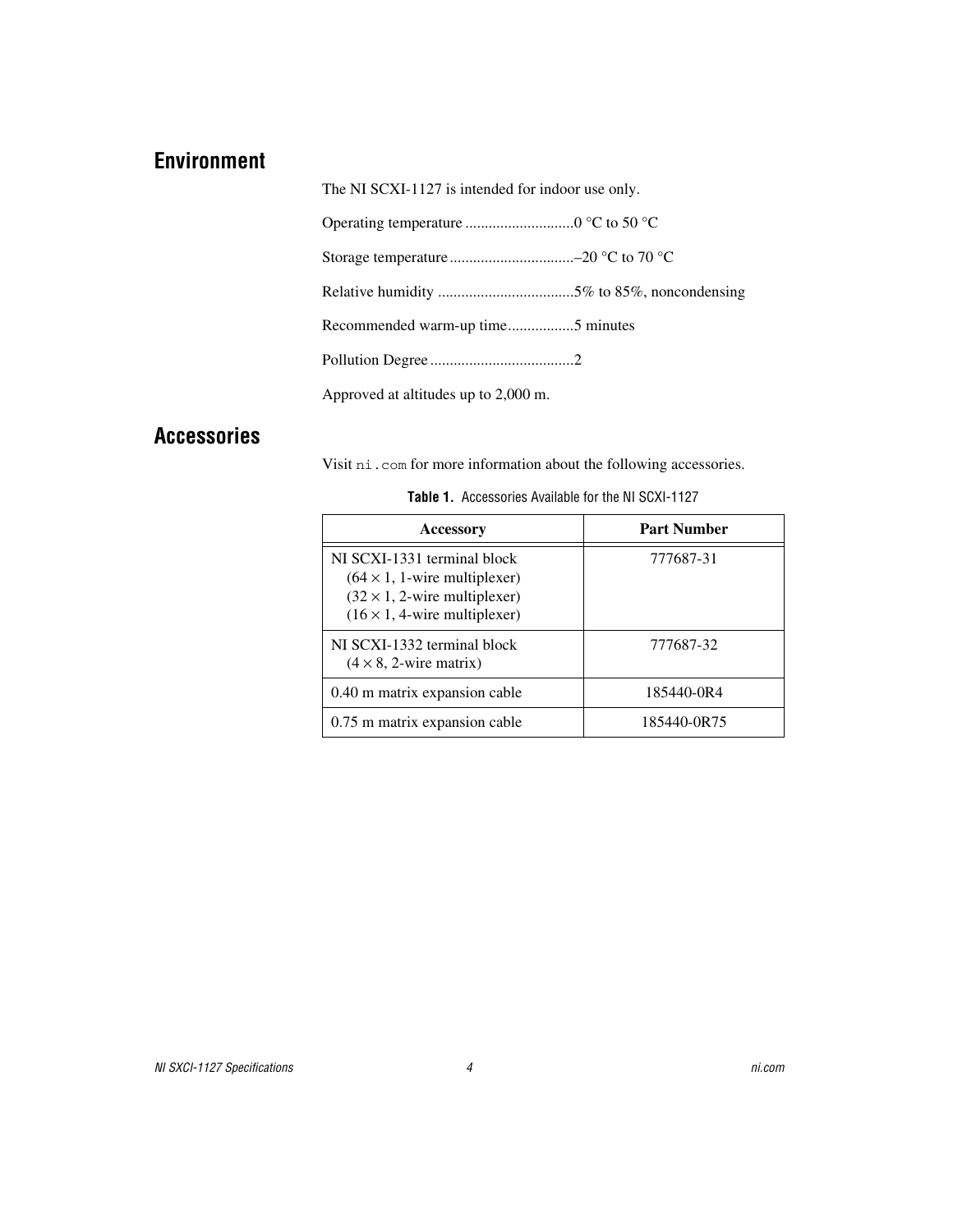

**Figure 1.** NI SCXI-1127 Power-On State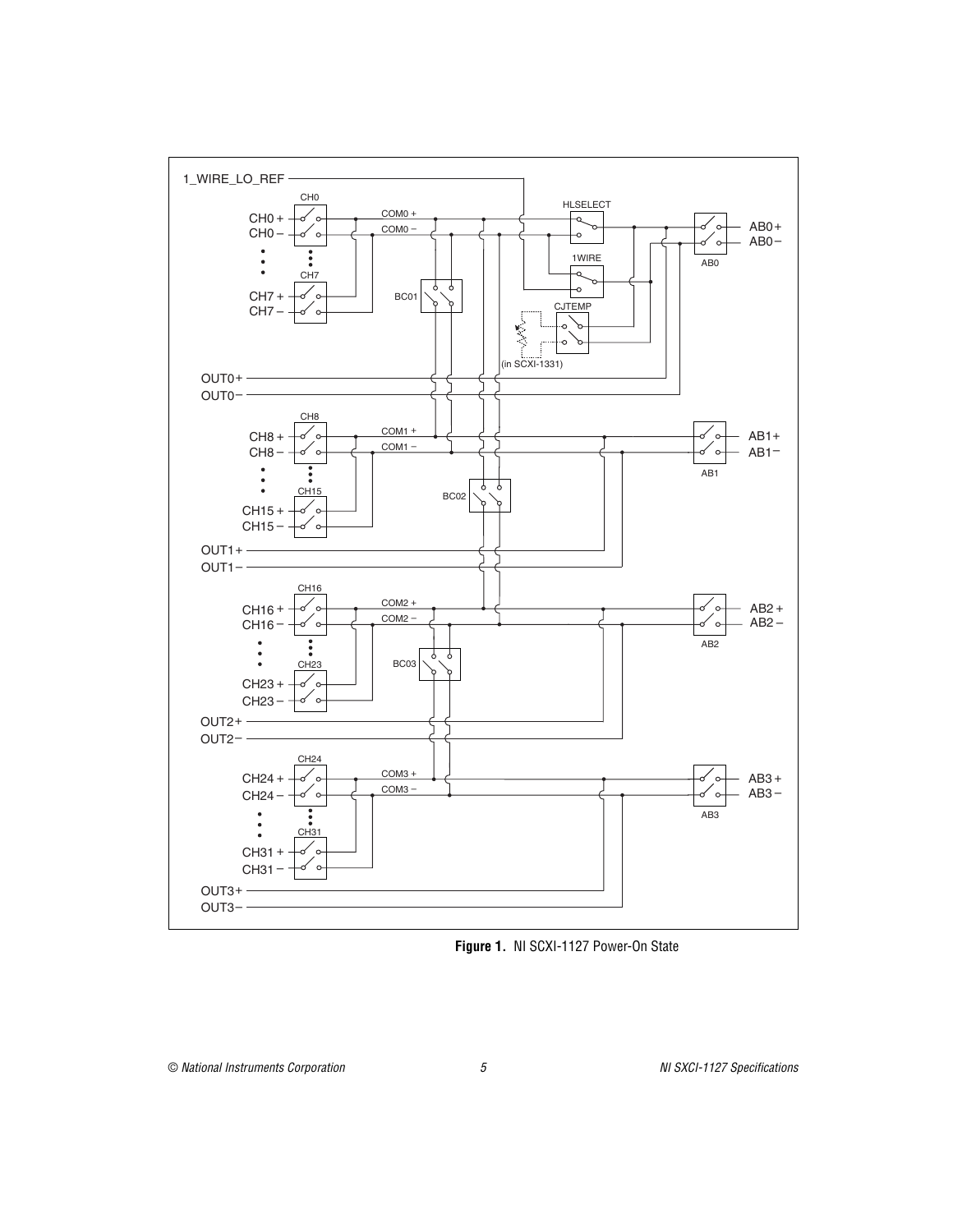## **Safety**

This product is designed to meet the requirements of the following standards of safety for electrical equipment for measurement, control, and laboratory use:

- IEC 61010-1, EN 61010-1
- UL 61010-1, CSA 61010-1



/\\]

 $\mathbb N$ 

**Note** For UL and other safety certifications, refer to the product label or visit ni.com/certification, search by model number or product line, and click the appropriate link in the Certification column.

## **Electromagnetic Compatibility**

This product is designed to meet the requirements of the following standards of EMC for electrical equipment for measurement, control, and laboratory use:

- EN 61326 EMC requirements; Minimum Immunity
- EN 55011 Emissions; Group 1, Class A
- CE, C-Tick, ICES, and FCC Part 15 Emissions; Class A

**Note** For EMC compliance, operate this device with shielded cables.

#### **CE Compliance**

This product meets the essential requirements of applicable European Directives, as amended for CE marking, as follows:

- 2006/95/EC; Low-Voltage Directive (safety)
- 2004/108/EC; Electromagnetic Compatibility Directive (EMC)

**Note** Refer to the Declaration of Conformity (DoC) for this product for any additional regulatory compliance information. To obtain the DoC for this product, visit ni.com/ certification, search by model number or product line, and click the appropriate link in the Certification column.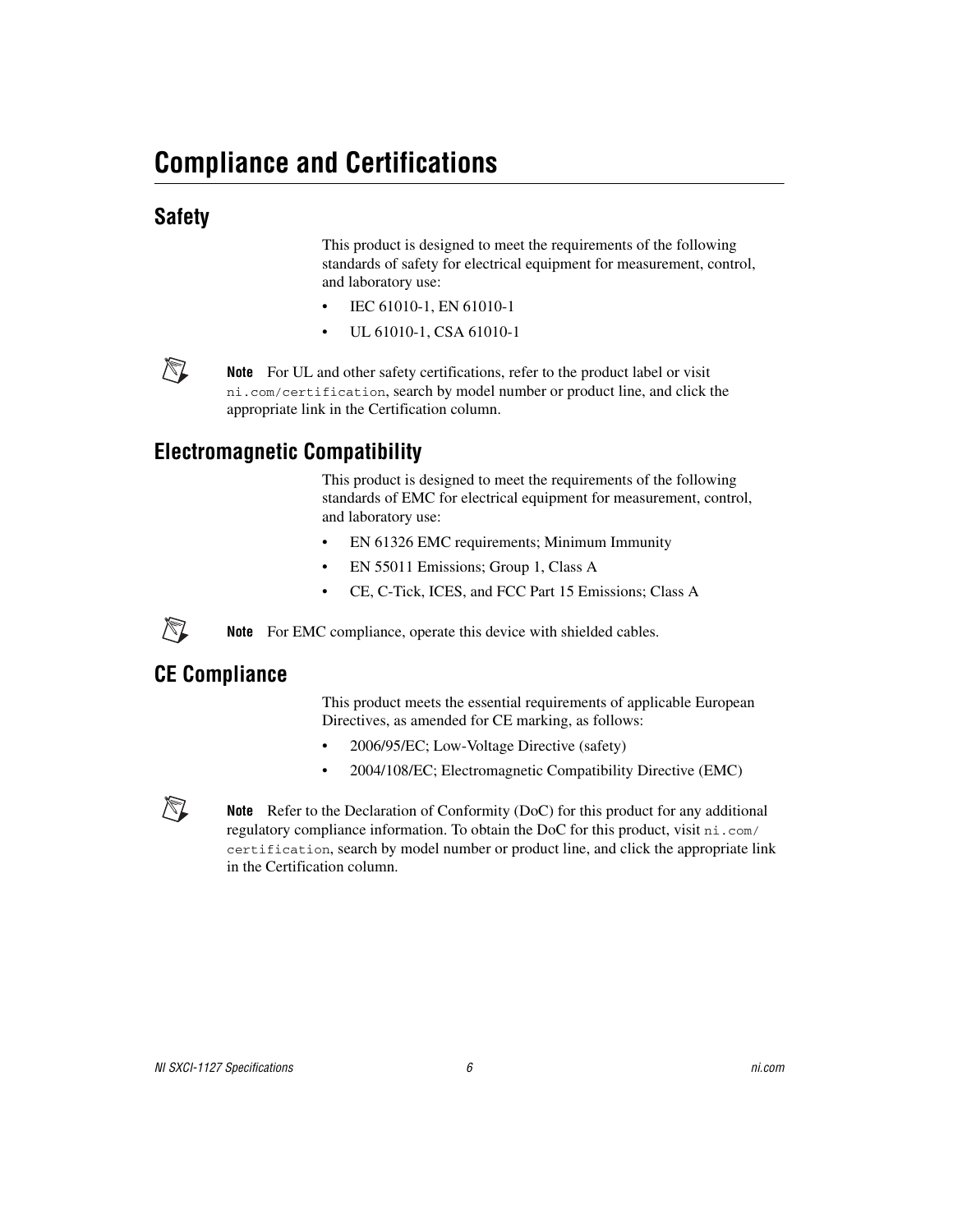#### **Environmental Management**

National Instruments is committed to designing and manufacturing products in an environmentally responsible manner. NI recognizes that eliminating certain hazardous substances from our products is beneficial not only to the environment but also to NI customers.

For additional environmental information, refer to the *NI and the Environment* Web page at ni.com/environment. This page contains the environmental regulations and directives with which NI complies, as well as other environmental information not included in this document.

## **Waste Electrical and Electronic Equipment (WEEE)**

**EU Customers** At the end of their life cycle, all products *must* be sent to a WEEE recycling center. For more information about WEEE recycling centers and National Instruments WEEE initiatives, visit ni.com/environment/weee.htm.

## 电子信息产品污染控制管理办法 (中国 RoHS)

中国客户 National Instruments 符合中国电子信息产品中限制使用某些有害物质指令 (RoHS)。<br>关于 National Instruments 中国 RoHS 合规性信息,请登录 ni .com/environment/rohs\_china。 关于 National Instruments 中国 RoHS 合规性信息,请登录 ni .com/environment/rohs\_china。<br>(For information about China RoHS compliance. ao to ni .com/environment/rohs\_china.) (For information about China RoHS compliance, go to ni.com/environment/rohs\_china.)



**er (40)**